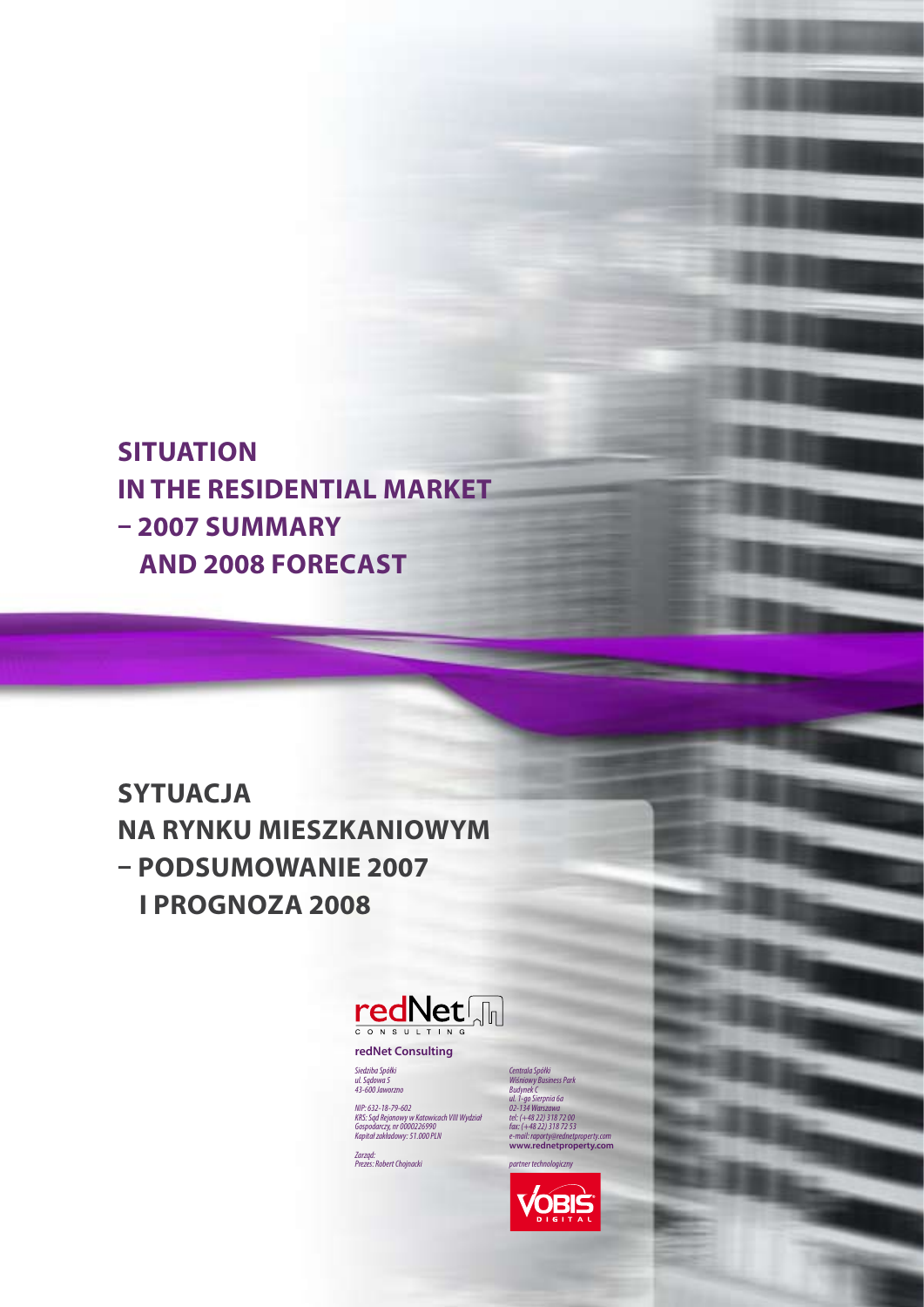#### **Prices rose in the first semester – then stabilisation occured Promotions and bargain hunts by the end of this year's holidays, then peace and possible slight increases.**

#### **2007 – SUMMARY**

The year that has just ended could be divided into two distinctive parts – the first semester of increases and the second of stabilisation with some fluctuations. In the first semester the constantly speeding market was accelerating even more. Between summer holidays and the end of the year it calmed down and even fluctuated. Despite changes in the 3rd and 4th quarters, all the largest Polish cities ended year 2007 in the black.

The situation in Cracow was the most stable and prices rose only by 4,4%, which means 315,5 PLN more than a year before. In light of price level at the end of 2006, such situation is no surprise. We forecasted it a year before: 'Cracow is the only city that slowed down. Since an average price in Cracow fell only by 0,1% one cannot speak of a real price decrease. It is the first indicator to confirm forecasts that prices would reach their maximum acceptable level' (Situation in the residential market – January 2007 by redNet Property Consulting).

Poznan and Katowice (monitored since the beginning of 2007, but all presented data covers months since the beginning of the 2nd quarter of 2007) were on the other side of the market. In the January issue of our monthly report we wrote about Poznan: 'On the other side there is still grossly undervalued Poznan. An average price increased by 10,1% in January. And no wonder. Observing price levels in Cracow and Wroclaw and variations on the local market, redNet Property Consulting's analyst forecasted changes on the residential market in the Greater Poland region' (Situation in the residential market – January 2007 by redNet Property Consulting). And indeed – an average price in the capital of the Greater Poland increased by 72,9%. A high boost (evaluated on 60,2% annually) was observed in Katowice as well.

'The top three' includes also Lodz – its popularity among developers proved fruitful at last and a high residential demand could be satisfied, which resulted in an authentic supply and consequent transactions. The annual changes exceeded 40%.

#### **Ceny rosły w pierwszym półroczu – potem nastał czas wyraźnej stabilizacji. W tym roku do końca wakacji promocje i łapanie okazji, potem spokój, a nawet lekkie wzrosty.**

#### **2007 – PODSUMOWANIE**

Miniony rok można wyraźnie podzielić na dwie części – wzrostów i stabilizacji z elementami korekty. W jego pierwszej połowie wciąż rozpędzony rynek piął się w górę po cenowej drabince. Uspokojenie, a nawet korekta zaczęły się w wakacje i trwały przez kolejne miesiące. Pomimo zmiany sytuacji w III i IV kwartale, wszystkie największe aglomeracje zamknęły rok na plusie.

Zdecydowanie najspokojniej było w Krakowie, w którym ceny wzrosły o 4,4%, co dało 315,5 zł w ujęciu kwotowym. Ta sytuacja, biorąc pod uwagę poziom cen na koniec 2006 roku, nie jest zaskoczeniem. Już rok temu przewidywaliśmy taką sytuację na krakowskim rynku: "Jedynym miastem, w którym nastąpiło wyhamowanie był Kraków. O prawdziwym spadku cen w stolicy Małopolski nie może być jednak mowy w sytuacji, gdy "korekta" wyniosła zaledwie 0,1%. Jest to pierwszy sygnał potwierdzający prognozy mówiące o tym, że ceny w tym mieście są bardzo blisko górnej granicy akceptowalności (Sytuacja na rynku mieszkaniowym – styczeń 2007, redNet Property Consulting)".

Po drugiej stronie rynku znalazły się Poznań oraz Katowice (monitorowane od początku ubiegłego roku, dane natomiast publikujemy od początku II kwartału 2007). O pierwszym z tych miast – w tym samym wydaniu miesięcznika – napisaliśmy: "Na drugim biegunie znalazł się – wciąż mocno niedoszacowany – Poznań. Wzrost wartości średniej ceny metra kwadratowego wyniósł tam w styczniu 10,1%. Nie jest to zaskoczenie. Obserwując poziom cen w Krakowie i Wrocławiu oraz zmiany zachodzące na lokalnym rynku, analitycy redNet Property Consulting od kilku miesięcy zapowiadali nadchodzące zmiany na wielkopolskim rynku mieszkaniowym (Sytuacja na rynku mieszkaniowym – styczeń 2007, redNet Property Consulting)". Rzeczywiście – średnia cena metra kwadratowego w stolicy Wielkopolski poszybowała w górę o 72,9%.

Bardzo wysokie wzrosty obserwowane były również w Katowicach, a ich wartość szacujemy na 60,2% w skali roku. "Wielką trójkę" uzupełniła Łódź, która długo zbierała owoce zainteresowania tym miastem ze strony deweloperów, a głód mieszkań wreszcie mógł znaleźć ujście i przełożył się na faktyczny, transakcyjny popyt. Roczna zmiana wyniosła nieco ponad 40%.

Let's find out how Cracow, Wroclaw and the Tri-City, that led the way in 2006, coped in 2007. As I mentioned before, the market in the first of these cities was the most stable of all. There was no sudden boom in Wroclaw as well. Despite the

fact that an average price per sqm increased by 11,1%, there was an apparent cooldown in comparison with the previous year when it rose by 70%. The highest increase of an average price among the 2006 leaders (more than 20%) was observed in the Tri-City. It was expected, though, because its price level (less than 5 900 PLN per sqm) was a lot lower than in Katowice and Wroclaw, where at the end of 2006 an average price exceeded 7 000 PLN per sqm.

In three Warsaw districts, that rose swiftly in 2006, reality was similar. Srodmiescie (the city centre), Wola and Mokotow were not able to repeat their results and the last 12 months brought the corresponding changes: - 9,6% (Srodmiescie), +5,1% (Wola) and +4,1% (Moktow).

The above remarks confirm that market situation will be dependent on its strongest segment in the upcoming months. The first to increase are cities with favourable development prospects, most notably the top districts within them. Having analysed the situation in 2006 and 2007, let's find out what could one expect in 2008.

#### **2008 – FORECAST**

redNet Consulting's analysts believe that 2008 will be divided into two parts. The first, that stands for slow, limited sales for developers and seeking great bargains and opportunities for buyers, will last by August/September. As always such a situation will be a result of demand and supply fluctuations. The first factor could be restricted by next interest rates increases. Yet another intervention of the Monetary Policy Council seems to be almost certain, but one could not rule out the possibility of two anti-inflation initiatives in the first semester of 2008. On the other hand, question of supply and possible price fluctuations is equally intriguing. One should take into account that over the following 8 – 9 months many customers will receive their keys to projects purchased even in 2006, usually for a decent price in comparison with the current ones. A significant group among buyers (up to 30%) were short-term investors who took advantage of preferable payment conditions, often not securing possibilities of ultimate purchase of flats with mortgages. By selling them at the moment, they could compete with flats on the primary market without having to resign from high profits. On the 'classic' primary market one also could purchase some places located in the projects built on relatively cheap plots and realized by general executors in accordance with previously



Spójrzmy, jak kształtowała się sytuacja liderów z roku 2006, czyli Krakowa, Wrocławia i Trójmiasta. Rynek w pierwszym z tych trzech miast, jak już powiedziałem, zachowywał się najbardziej stabilnie. Wielkiego boomu nie było również we Wrocławiu, w którym średnia cena metra kwadratowego wprawdzie wzrosła o 11,1%, jednak w porównaniu z rokiem poprzednim, gdy zmiana przekroczyła 70%, ewidentne było widać schłodzenie nastrojów. Najwyższy (spośród liderów 2006), bo ponad 20% wzrost średniej ceny mkw. miał miejsce w Trójmieście. To nie powinno jednak dziwić, ponieważ tutaj pułap cen (poniżej 5 900 zł/mkw.) był dużo niższy, niż w Krakowie i Wrocławiu, w których to miastach wartości średnie na koniec roku 2006 przekraczały 7 000 zł/mkw.

Podobną sytuację mieliśmy w Warszawie, w trzech dzielnicach, które najszybciej rosły w roku 2006. Śródmieście, Wola i Mokotów nie były w stanie powtórzyć swojego wyniku, a ostatnie 12 miesięcy przyniosło – odpowiednio - następujące wyniki: - 9,6%, +5,1% i +4,1%.

Powyższe obserwacje są potwierdzeniem tezy mówiącej o tym, że zachowanie rynku w nadchodzącym okresie zwiastuje jego najsilniejszy segment. Jako pierwsze w górę idą miasta charakteryzujące się fundamentalnie korzystną sytuacją ogólnego rozwoju i potencjału, a w nich z kolei jako – jako wyznaczniki – najlepsze dzielnice. Sprawdźmy więc, czego – na podstawie sytuacji w latach 2006 – 2007 - możemy spodziewać się po rozpoczętym właśnie 2008 roku.

#### **2008 – PROGNOZA**

W opinii analityków redNet Consulting nadchodzący rok podzielony będzie na dwie części. Pierwsza z nich, charakteryzująca się dla deweloperów powolną, ograniczoną sprzedażą, a dla nabywców poszukiwaniem rynkowych "rodzynków" i okazji, trwać będzie do sierpnia – września. Na tą sytuację wpłynie oczywiście – jak zawsze – gra popytu i podaży. Pierwszy z wymienionych czynników może ulec ograniczeniu przez dalsze podwyżki stóp procentowych. Jeszcze jedna interwencja Rady Polityki Pieniężnej wydaje się być przesądzona, jednak nie należy również wykluczyć nawet dwukrotnych działań antyinflacyjnych w pierwszym półroczu tego roku. Z drugiej strony ciekawie wygląda kwestia podaży i możliwych ruchów cenowych. Należy zwrócić uwagę na to, że w ciągu pierwszych 8 – 9 miesięcy tego roku oddawane będą do użytku projekty, których sprzedaż miała miejsce jeszcze w 2006 roku, a więc często po – jak na dzisiejsze realia – stosunkowo niskich cenach. Znaczny, nawet 30% udział w grupie kupujących mieli inwestorzy krótkoterminowi, którzy korzystali z preferencyjnych systemów płatności, często nie zabezpieczając możliwości finalnego wykupu lokalu kredytem. Obecnie, realizując zysk, mają możliwość konkurować cenowo z mieszkaniami na rynku pierwotnym, nie rezygnując jednocześnie z wysokiego zarobku. Również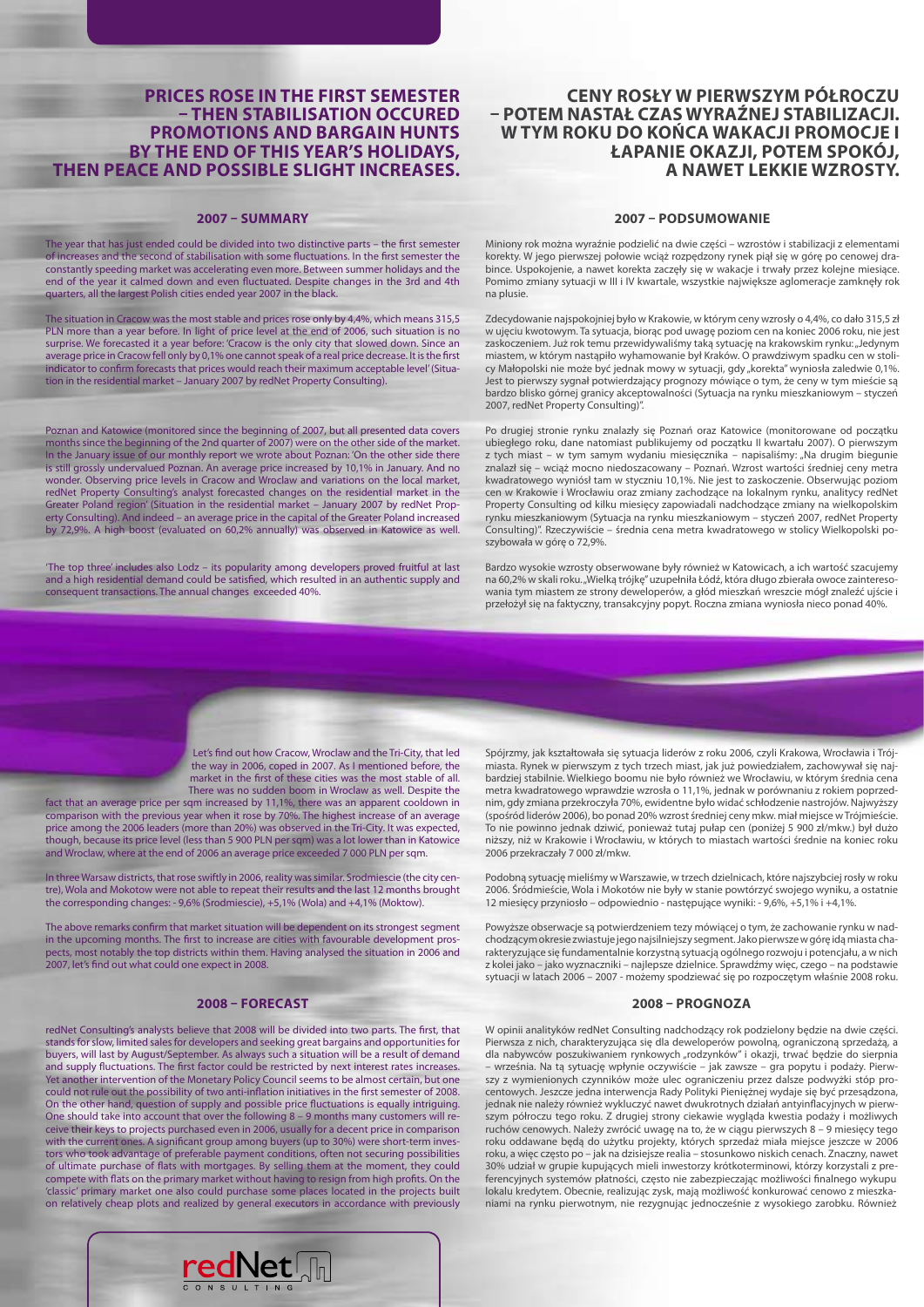contracted construction and installation rates. One can expect now that developers, to fully close the project, will sell the last available flats with more or less obvious discounts – and they will be able to do that with only slight loses of their their profits' supplementary part. The situation will change between the 3rd and the 4th quarter, when residencies bought as an investment will no longer be available on the market and it will not be so easy for developers to change prices anymore.

One should not forget that every change of an average price per sqm could be due to two factors. The first in an actual price increase or decrease, the latter is a result of a constantly changing structure and an increasing supply in a particular market segment. If the supply structure, that is now of a 'concrete mixer' shape, resembles a classic pyramid, it could mean that an average price will decrease but the real price will stay at the same level.

Below we present redNet Consulting's analysts forecasts on expected average prices' fluctuations in the largest Polish cities:

**Katowice** is reaching its maximum level. In 2008 one should expect some increases but they are not to exceed 5 – 7%.

**Cracow** is still at the high price level. Taking into account possible alterations in the market structure we expect that at the end of 2008 an average price per sqm may fall under 7 000 PLN and the maximum decrease could exceed 10%.

**Lodz** is above the purchasing power of its inhabitants and prices do not reflect the general economic situation of the city. In 2008 we expect a 5% decrease.

**Poznan** is an undisputable leader of all 2007 increases. The upcoming months should be a moment of peace after a fatiguing ascent and prices should fall even by 10%, to the acceptable level.

**The Tri-City** was a city where relatively few speculative purchases occurred and developers took their time to buy more plots. In the same time there were dynamic growths of salaries and decreases of unemployment. One should expect a stable level of an average price. Possible fluctuations are unlikely to exceed -5 and +5%.

na "klasycznym" rynku pierwotnym pozostały w sprzedaży lokale, które znajdują się w projektach wzniesionych na stosunkowo tanich działkach i realizowanych przez generalnych wykonawców na podstawie wcześniej zakontraktowanych stawek robót budowlano-montażowych. Można więc spodziewać się sytuacji, w której deweloperzy, dążąc do pełnego zamknięcia projektu, sprzedawać będą ostatnie wolne lokale udzielając mniej lub bardziej jawnych rabatów – będą mogli to zrobić niewiele tracąc z ponadprogramowo zrealizowanej części zysku. Sytuacja ulegnie wyrównaniu na przełomie III i IV kwartału, kiedy to lokale kupowane inwestycyjnie znikną już z rynku, a deweloperzy utracą możliwość dość swobodnych ruchów cenowych.

Pamiętajmy również, że zmiana wartości średniej ceny metra kwadratowego może być pochodną dwóch sytuacji. Pierwsza z nich to faktyczne podwyżki/obniżki cen, zaś druga to wynik zmieniającej się struktury i dostarczania większej podaży do określonego segmentu rynku. Zakładając powrót struktury podaży z kształtu "betoniarki" do klasycznej piramidy, może okazać się spadną ceny średnie, mimo że nie będziemy do czynienia z faktycznymi obniżkami cen mieszkań.

Poniżej przedstawiamy prognozy analityków redNet Consulting, dotyczące spodziewanych zmian wartości średnich cen mkw. w największych miastach.

**Katowice** znajdują się blisko górnej granicy swoich możliwości. W najbliższym roku należy spodziewać się wzrostów, jednak za ich górną granicę uznajemy 5 – 7%.

**Kraków** wciąż pozostaje na wysokim pułapie cenowym. Biorąc pod uwagę spodziewane przesunięcia w strukturze rynku uważamy, że na koniec roku 2008 średnia cena mkw. może spaść do około 7 000 zł, a w skrajnym przypadku zmiana wartości może osiągnąć nawet -10%.

**Łódź** znajduje się obecnie powyżej zdolności nabywczych mieszkańców, a ceny nie odzwierciedlają ogólnej sytuacji gospodarczej miasta. W tym roku spodziewamy się korekty w granicach -5%.

**Poznań** to niekwestionowany lider wzrostów w 2007 roku. Najbliższe miesiące powinny przynieść odpoczynek po męczącej wspinaczce i urealnienie cen nawet o około -10%.

**Trójmiasto** było aglomeracją, w której dokonywano stosunkowo niewiele zakupów spekulacyjnych, deweloperzy spokojnie powiększali swoje banki ziemi, a jednocześnie dynamicznie rosły wynagrodzenia i spadało bezrobocie. Należy oczekiwać stabilnego zachowania się średniej ceny mkw. Ewentualne ruchy nie powinny przebijać się przez "korytarz" od -5 do +5%.

**Wroclaw** – no changes. It is one of the most mature markets in Poland. We expect that an average price in Wroclaw will fluctuate similarly to the one in the Tri-City.

**Warsaw** is stable. The Polish capital is the third city – apart from the Tri-City and Wroclaw – in which the situation should remain as it is in the upcoming months.

When writing about Warsaw it is impossible not to mention about its districts. Due to a very few projects and high possibility of sudden price changes caused even by slight alterations in the supply structure, the following districts have been excluded from the forecast: Ochota, North Praga, Rembertow, Saska Kepa, Wawer, Wesola and Zoliborz.

**Bemowo** – even a 10% decrease, **Bialoleka** – an approximae 5% decrease, **Bielany** – an approximae 5% decrease, **Mokotow** – at least a 10% increase, **South Praga** – a 5% or even a 10% decrease, **Srodmieście** – even a 10% increase, **Targowek** – no changes, **Ursus** – no changes, **Wilanow** – even a 10% decrease, **Wola** – no changes.

The situation in Wilanow is pretty extraordinary. For a long time the district has been among the top three of Warsaw locations with the highest supply rates. Despite that fact, over the last year an average price per sqm increased more than 30%. In the second semester – just like on the entire market – there was an apparent moderation of sales, but it did not resulted in an automatic price decrease. Conclusions are intriguing and surprising – both more moderate sales and satisfactory supply rates in comparison with reported demand, does not have to result in a decrease of an average price in the short term. Due to structural increase of construction costs and developers' activities one cannot count on significant decreases – moderation of sales is much more possible.

*To summarize, the evaluation of the residential markets in the largest Polish cities indicates a stable situation with possible decreases. Factors beneficial to buyers will occur in the first three quarters of 2008. After this period developers' price policies are expected to stiffen.*

**Wrocław** bez zmian. Jest to obecnie jeden z najdojrzalszych rynków. Zakładamy, że średnia cena we Wrocławiu będzie się zachowywać w sposób zbliżony do trójmiejskiej.

Warszawa stabilnie. Stolica to trzecia – obok Trójmiasta i Wrocławia – aglomeracja, w której w nadchodzących miesiącach powinno zostać utrzymane status quo.

Pisząc o Warszawie nie sposób pominąć sytuacji w poszczególnych dzielnicach. Ze względu na niewielką liczbę projektów i możliwość gwałtownych wahań cen spowodowanych nawet niewielką zmianą struktury podaży, ze szczegółowych prognoz wyłączono następujące lokalizacje: Ochotę, Pragę Północ, Rembertów, Saską Kępę, Wawer, Wesołą oraz Żoliborz.

**Bemowo** – spadek nawet o 10%, **Białołęka** – spadek o około 5%, **Bielany** – spadek o około 5%, **Mokotów** – wzrost przynajmniej o 10%, **Praga Południe** – spadek o 5, a w skrajnym przypadku nawet o 10%, **Śródmieście** – wzrost nawet o 10%, **Targówek** – bez zmian, **Ursus** – bez zmian, **Wilanów** – korekta, nawet do -10%, **Wola** – bez zmian.

Ciekawym "zjawiskiem" jest sytuacja na Wilanowie. Dzielnica ta znajduje się od dłuższego czasu w pierwszej trójce lokalizacji o największej podaży w Warszawie. Pomimo to średnia cena mkw. wzrosła w ciągu roku o ponad 30%. W drugim półroczu – podobnie jak na całym rynku – odczuwalne było wyraźne spowolnienie tempa sprzedaży, jednak nie przełożyło się to automatycznie na spadek cen. Wnioski są ciekawe i zaskakujące – zarówno wolniejsze tempo sprzedaży, jak również zadowalająca wielkość podaży w stosunku do zgłaszanego popytu, nie muszą w krótkim okresie przełożyć się na zmniejszenie średniej ceny mkw. Strukturalny wzrost kosztów budowy i działania firm deweloperskich powoduje, że nie można liczyć na duże spadki – korekta będzie raczej polegać na spowolnieniu tempa sprzedaży niż spadku cen.

*Podsumowując należy powiedzieć, że ocena rynku w największych miastach skłania się ku neutralnej z ewentualnym przesunięciem w kierunku korekty. Zjawiska korzystne dla nabywców obserwowane będą przede wszystkim w trzech pierwszych kwartałach. Po tym okresie należy spodziewać usztywnienia polityki cenowej ze strony deweloperów.*

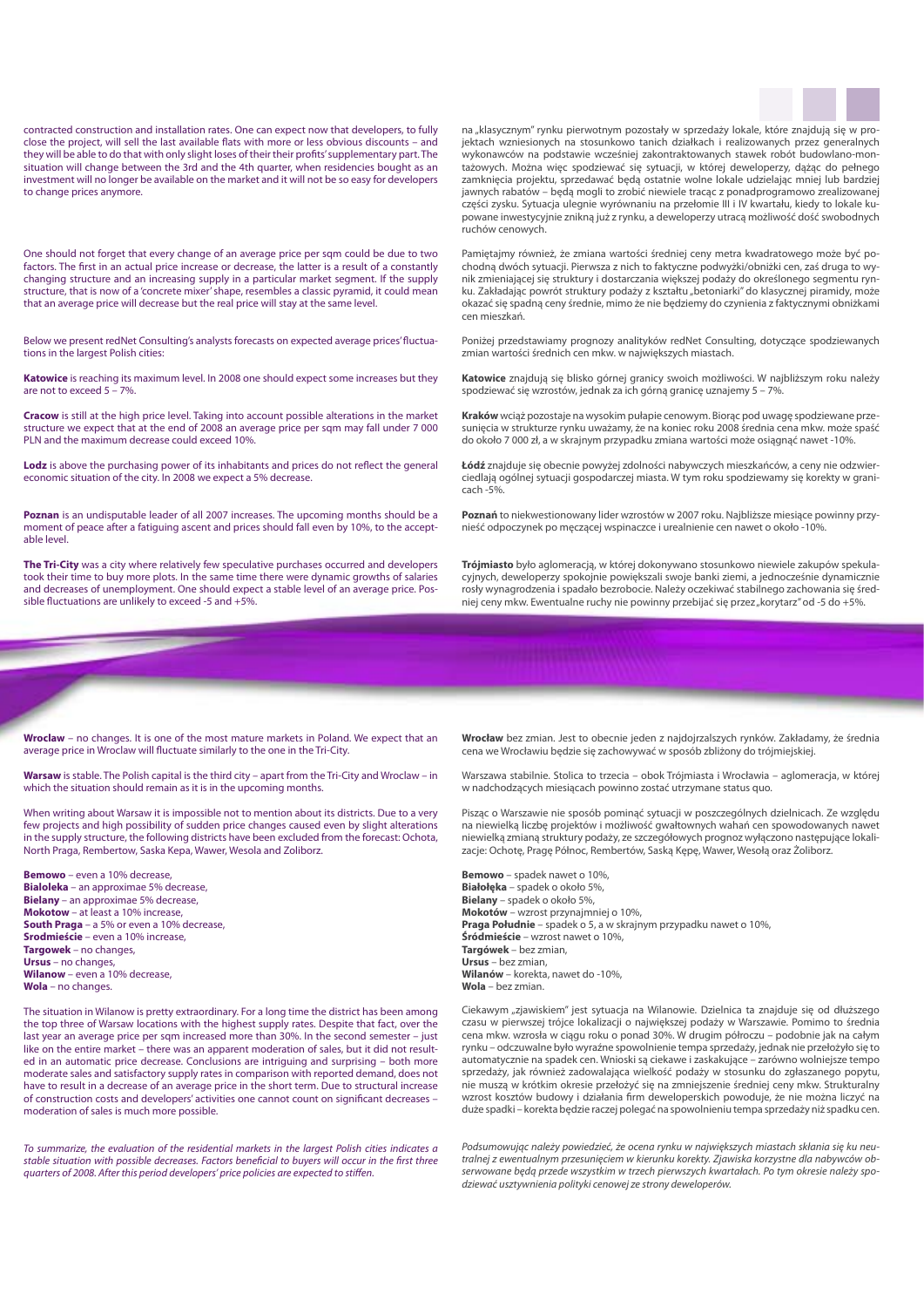#### **Average price per sqm Średnie ceny mkw.**

| średnia cena mkw. (PLN)<br>average price per sqm. (PLN) | grudzień 2007<br>December 2007 | grudzień 2006<br>December 2006 | zmiana ceny mkw. (grudzień 2007/grudzień 2006)<br>change in the average price per sqm<br>(December 2007/December 2006) |  |
|---------------------------------------------------------|--------------------------------|--------------------------------|------------------------------------------------------------------------------------------------------------------------|--|
| Katowice<br>Katowice                                    | 6 2 6 7                        | 3912                           | 60.20%                                                                                                                 |  |
| Kraków<br>Cracow                                        | 7516                           | 7 2 0 1                        | 4.38%                                                                                                                  |  |
| Łódź<br>Lódź                                            | 6293                           | 4436                           | 41.86%                                                                                                                 |  |
| Poznań<br>Poznan                                        | 7531                           | 4 3 5 6                        | 72.88%                                                                                                                 |  |
| Trójmiasto<br><b>Tri-City</b>                           | 7073                           | 5851                           | 20.89%                                                                                                                 |  |
| Warszawa<br>Warsaw                                      | 8659                           | 7354                           | 17.74%                                                                                                                 |  |
| Wrocław<br>Wroclaw                                      | 7386                           | 6648                           | 11.10%                                                                                                                 |  |



**warsaw** 

#### **warszawa**

#### dzielnica district grudzień 2007 December 2007 grudzień 2006 December 2006 zmiana ceny mkw. (grudzień 2007/grudzień 2006) change in the average price per sqm (December 2007/December 2006) Bemowo 8 131 8  $131$  6 539 24.34%  $24.34\%$ Białołęka 6 348 6 348 5 666 12.03% hade 12.03% f $\hat{U}$ Bielany 8 852 6 200 42.78% ñ Mokotów 9 795 9 410 4.10% ñ Ochota 9 986 6 528 52.98% ñ Praga Południe 8 741 6 562 33.21% ñ Praga Północ  $\gamma$  7 977 7 743 3.03%  $\gamma$  $\frac{14442}{15968}$  15 968 -9.56% -9.56% Saska Kępa 12 066 6 8 767 37.63% aska Kępa 12 066 12 37.63% aska Kępa 12 37.63% aska Kępa 12 37.63% aska Kępa 12 37.63% aska K Targówek 7 228 5 793 24.77% ñ Ursus 7 636 5 785 32.01% ñ Ursynów 7 942 7 038 12.84% ñ Wawer 6676 676 4965 34.46% 34.46%  $\hat{1}$ Wesoła 7 091 3 628 95.45% ñ Wilanów 9 504 7 193 32.13% ñ Włochy 200  $7\,270$  7 315  $-0.61\%$ Wola 9 354 8 900 5.11% ñ  $\hat{L}$ oliborz 61.51% for the contract of  $\hat{L}$  659 61.51% for the contract of  $\hat{L}$ **WARSZAWA - ŚREDNIA 8 659 7 354 17.74%** ñ

source: redNet Consulting źródło: redNet Consulting

source: redNet Consulting źródło: redNet Consulting

#### **Maciej Dymkowski**

Doradca zarządu ds. nieruchomości mieszkaniowych Residential property counsellor of the Management Board redNet Consulting

All data and material on the redNet Consulting website is protected by copyright. Using for publication (in full or in part) data and material placed on the website requires the<br>prior consent of redNet Consulting. Disseminating and using data or materials contained on the<br>website is only possible on con

It is permitted to load, display, copy and send material to other persons only for personal use and on condition that the material is not modified.

redNet Consulting bears no responsibility for damages resulting from using the website and in<br>particular damages resulting from the interpretation and use of data and material available on<br>the website as well as any damage

Wzzelkie dane i materiały zawarte na stronie internetowej redNet Consulting chronione są prawem autorskim. Chrometoskim stronie i materiały wykorzystanie do publikacji (w całości lub w części) danych i nateriałów zawartyc